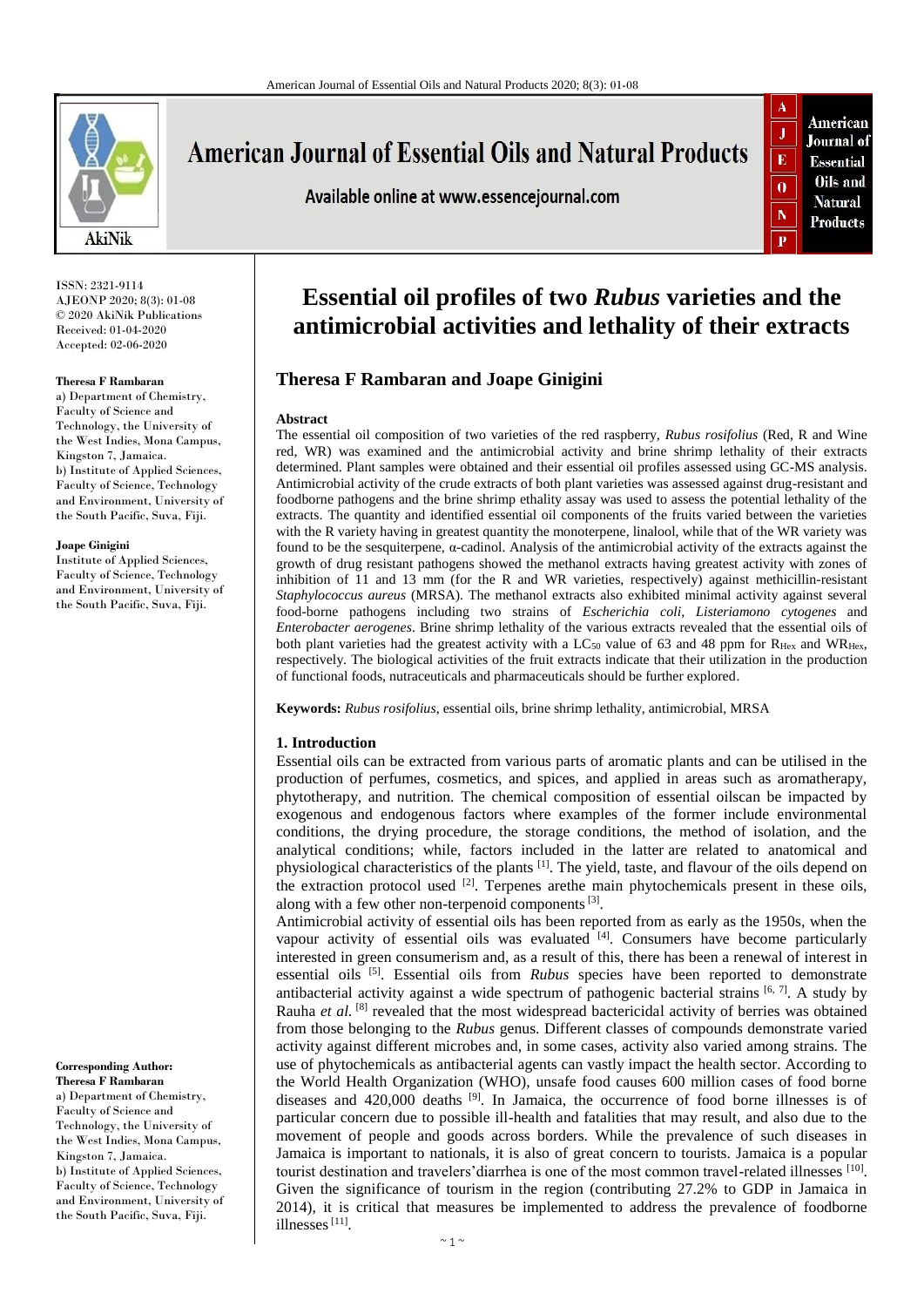Microorganisms can undergo certain changes and develop resistance to antimicrobial agents. There has been a rapid emergence of multiple drug-resistant human pathogens such as methicillin-resistant *Staphylococcus aureus* (MRSA), rifamycin resistant *S. aureus* (RRSA), wild-type *S. aureus* (WTSA) and vancomycin-resistant *Enterococcus faecium* (VREF). *S. aureus* is a common cause of healthcareassociated infections (HAI) and was outlined as the second most common overall cause of HAIs reported to the National Healthcare Safety Network (NHSN) at the Centres for Disease Control and Prevention (second to the less virulent coagulase-negative staphylococci) [12]. There always exists, therefore, a thrust towards finding new antimicrobial agents.

The brine shrimp lethality of an agent refers to its ability to kill a laboratory cultured larvae (nauplii) and as such, brine shrimp lethality assays can be employed as a preliminary method for the assessment of plant extracts for potential cytotoxic effects [13, 14]. Additionally, it has been reported that the assay shows good correlation with the detection of anticancer compounds in plant extracts [15-17].

In this study, the essential oil composition of two *Rubus rosifolius* varieties were assessed. Brine shrimp lethality and antimicrobial activity of various plant extracts against foodborne and drug-resistant pathogens were also examined.

#### **2. Materials and methods**

#### **2.1 Plant material**

The berries of two *Rubus rosifolius* varieties identified as red (R) and wine red (WR) were collected from the Holywell Community which is located over 900 m above sea level in the Blue and John Crow Mountains in St Andrew, Jamaica. The plant varieties were collected between April 2011 and January 2012 and were identified by comparison with authentic samples at the herbarium in the Department of Botany, The University of the West Indies, Mona campus, by the herbarium curator. The samples were assigned voucher specimen numbers 35595 and 35596 for the red and wine red varieties, respectively, and were stored at 4 °C.

#### **2.2 Preparation of extracts**

The mature berries of the red (R) and wine red (WR) *R. rosifolius* plants were lyophilised (using a Labconco Freezone Freeze Dryer system, model 7522800, Kansas City, MO, USA) and extracted successively with n-hexane, ethyl acetate, and methanol, with a solvent to plant ratio of 4:1 (160g, 11.8% FW, R) and (202g, 14.8% FW, WR). The extraction protocol in all cases included an initial blending at high speed for 3mins, followed by sonication (using a Fisher Scientific Sonicator, model FS110D, MA, USA) for 1hr after which the mixture was filtered. The resulting filter cake was resubmerged in solvent in a similar ratio and left overnight to percolate after which it was filtered. The filter cake was finally washed with the extracting solvent (150 mL) and the resulting filtrates pooled and concentrated *in vacuo* using a BüchiiRotavaporR-215 (Switzerland) to yield viscous yellow oils for the hexane extracts (4.68 g and 7.60 g for the R and WR fruits, respectively) and reddish-brown and bright red gums for the ethyl acetate (5.66 g R and 6.09 g WR) and methanol extracts (79.50 g R and 98.66 g WR).

# **2.3 Extraction of essential oils**

The fresh fruits of the two *Rubus* varieties (1 kg) were blended at low speed for 30 seconds and subjected to steamdistillation for 3 hrs using a Clevenger-type apparatus. The resulting yellow essential oils (with those from the Wine Red fruits having a brighter hue) were then collected and stored at -10 °C for further analysis.

#### **2.3.1 Analytical conditions and component identification of essential oils**

The essential oils of the red (R) and wine red (WR) fruits were investigated by GC-MSan HP6890 gas chromatograph equipped with a HP5973 mass spectrometer and an MSD Chem Station software. The carrier gas was helium with a flow rate of 1 ml/min. The injector and detector temperatures were 250 and 280 ºC, respectively and the injection volume was 1 µL. A splitless injector was used along with an ionsource heating of 280 °C. The temperature program was 80 °C for 2 min to 280 °C for 6 min with a heating rate of 10 °C min-<sup>1</sup>. The column was a HP-5MS with dimensions of 60 m x 0.25 mm and a film thickness of 0.25 μm. The El-mode was 70 eV and the scan range was 50-500 amu. Identification of the essential oil components was done by employing mass spectral correlations using the NIST '98 library (NIST-EPA-NIH Mass Spectral Library) as well as comparison of their Kovat's retention indices (KI) and mass spectral databases with data published elsewhere [18-20].

#### **2.4 Antimicrobial activity**

#### **2.4.1 Microorganisms**

All microorganisms were obtained from the New Zealand Reference Culture Collection and supplied by the Microbiology section of the Analytical Unit at the Institute of Applied Sciences, The University of the South Pacific, Fiji. The strains of microorganisms were stored at -80 °C and included *Escherichia coli* (416 and 4355), *Bacillus cereus, Listeria monocytogenes, Pseudomonas aeruginosa, Streptococcus pyogenes, Klebsiellapneumoniae, Enterococcus faecalis, Enterobacteraerogenes,* Vancomycin-resistant *Enterococcus faecium* (VREF), methicillin-resistant *Staphylococcus aureus* (MRSA), wild-type *Staphylococcus aureus* (WTSA), rifamycin-resistant *Staphylococcus aureus* (RRSA), amphotericin B resistant *Candida albicans* (ARCA) and wild-type *Candida albicans* (WTCA).

#### **2.4.2 Antimicrobial activity assay**

The antimicrobial activities of the extracts and essential oils from two varieties of *R. rosifolius* were assessed. Two loopfuls of each microbe were added to the sterile culturing media (10 mL) and incubated at 37  $\degree$ C for 48 hours (for foodborne pathogens) and 24 hrs (for drug-resistant pathogens). The concentration of the bacterial seed broth used was gauged by the resulting optical density (under UV at 600 to 800 nm) where the optimum growth range was 0.1-0.3. Tryptic soy broth (TSB) was used for the culturing medium except for the fungal pathogens for which potato dextrose broth (PDB) was used. Each pathogen was pour plated (200 µL per mL of media). The medium used for the food borne pathogens (FBP) was Tryptic soy agar (TSA), while nutrient agar (NA) was used for the drug resistant *S. aureus* species, luriabertani agar (LBA) for the *Enterococcus faecium* species and potato dextrose agar (PDA) for the drug resistant *Candida albicans* species. Susceptibility discs (6 mm in diameter) were impregnated with 15μL (0.75 mg) of the essential oils/extracts dissolved in their respective solvents at 50 mg/mL (750 µg/disc). The disks were allowed to dry (that is, the solvent evaporated) before the disks were positioned on the plates. The plates were wrapped with para film and observed for zones of inhibition after 24 hrs of incubation at 37 °C. Zones of inhibition were calculated by measuring the diameter in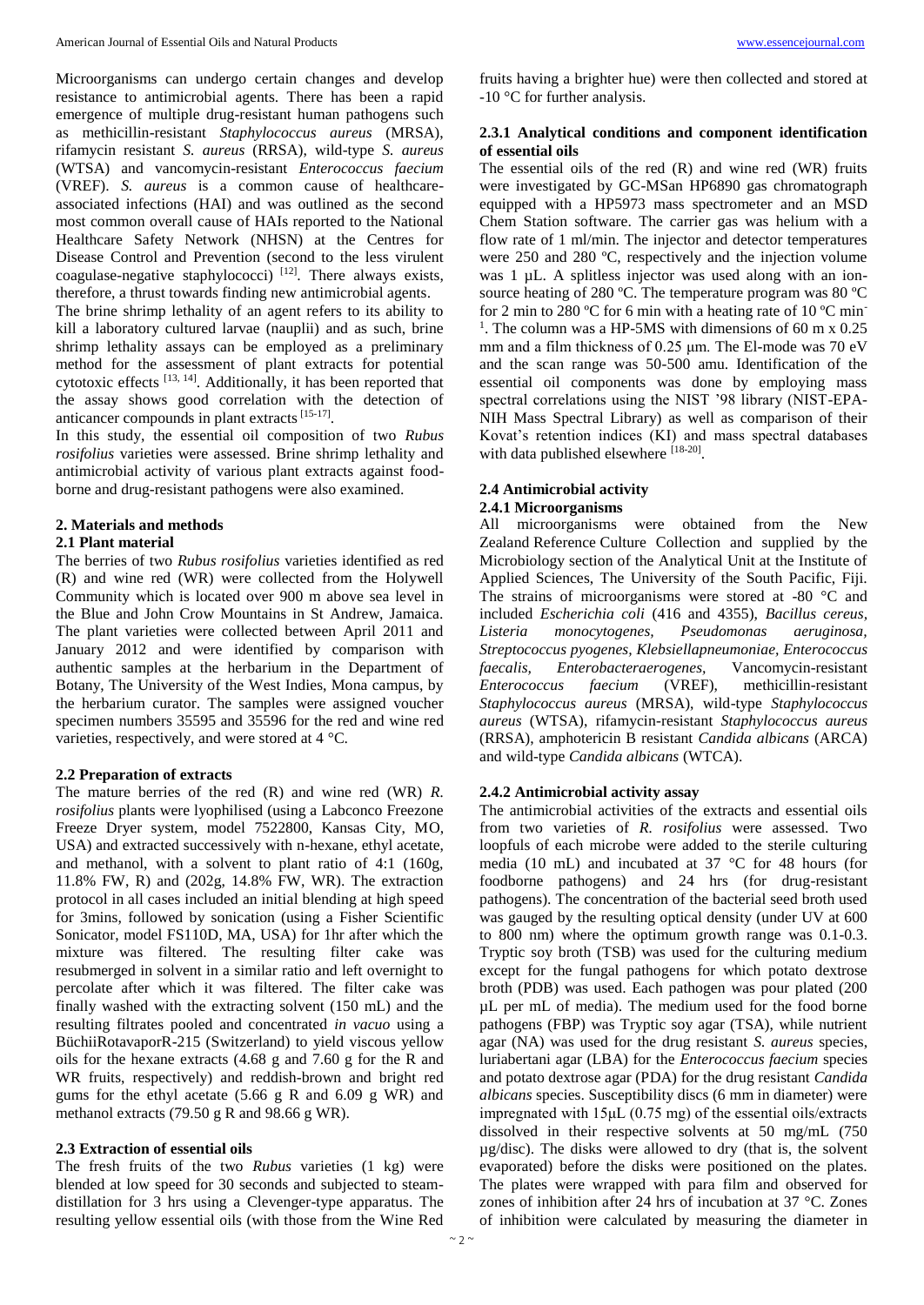mm (including disc). The foodborne pathogens used were *E. coli* (416 and 4355), *B. cereus, L. monocytogenes, P. aeruginosa, S. pyogenes, K. pneumoniae, Enterococcus faecalis,* and *Enterobacter aerogenes*. The drug-resistant bacterial pathogens used were Vancomycin-resistant *Enterococcus faecium* (VREF), methicillin-resistant *S. aureus* (MRSA), wild-type *S. aureus* (WTSA) and rifamycinresistant *S. aureus* (RRSA). The drug resistant fungal pathogens were amphotericin B resistant *Candida albicans* (ARCA) and wild-type *Candida albicans* (WTCA). The positive controls employed were Vancomycin (for all FBPs, MRSA and RRSA) and rifamycin (for VREF), which were used at concentrations of 10 mg/mL (150 µg/disc). The minimum inhibitory concentrations (MIC) needed to inhibit growth of the drug-resistant pathogens (MRSA, RRSA, WTSA and VREF) were determined. The analysis was conducted using only the methanol extracts (since these were the only extracts to produce zones of inhibition), of which solutions of 25 mg/ml were prepared. Microbial culture (20uL) was added to 10 mL of sterile nutrient broth and incubated at 37 °C for 24 hrs. The respective cell suspension (190uL) was then added to the first well of each column after which the methanol extract (10uL) was added. Cell suspension (100uL) was then added to the proceeding wells and serial dilutions done by adding 100uL of the previous

well to the subsequent wells until the 8<sup>th</sup> row was filled. The concentration range for the samples was therefore 1250-9.8

## **2.5 Brine shrimp lethality assay**

µg/mL.

The brine shrimp (*Artemia salina*) eggs were purchased from Sep-Art Technology (INVE Aquaculture Ltd., Thailand). The method of Subramania *et al.* [21] was used to determine the lethality of the fruit extracts. Brine shrimp eggs were hatched in filtered sea water (150 mL) under constant aeration for 48 hrs at  $26 \pm 2$  °C. After hatching, active nauplii, free from eggshells, were collected and used for the assay. Sea water (100  $\mu$ L) containing 7-14 nauplii were added to each well of a 96-well plate. The hexane, ethyl acetate, and essential oil extracts of the fruits were dissolved in 10% v/v Tween 80 and the methanol extracts dissolved in methanol. A sample of the extracts (100 µL) from the two varieties of *R. rosifolius* was then added to the respective wells at 500, 250, 125, 62.5, and 31.3 ppm in triplicates, and maintained at room temperature  $(26\pm2~\text{°C})$  for 24 hrs. Filtered sea water and the various solvents used to dissolve the extracts were used as solvent controls, while potassium dichromate with a concentration range of 1-500 ppm was used as a positive control. The number of dead nauplii present in each well was counted using a compound light microscope (10X) (Nikon, NZ). The  $LD_{50}$  values were then determined statistically using the Reed-Muench method, as outlined by Sam [22] where the percentage mortality was plotted against the logarithm of the concentrations of the extracts. The  $LD_{50}$  was then calculated from the linear equation by taking the antilogarithm.

**3.1 Essential oil constituents**

sesquiterpenes  $\alpha$ -copaene and  $\alpha$ -cadinol were in greater abundance. Of all the compounds identified, 9 were common to both varieties. A total of 13 compounds were identified from the red variety, representing 94% of the essential oil content. While a greater number of compounds were identified in the wine red variety (17), only 71% of the essential oils were positively identified. The major compound present (22%) remained unidentified (mass spectrum shown in Figure 1) and this along with the remaining unidentified components were below the desired 80% mark of certainty provided by the NIST library, which was the benchmark for acceptability. The sesquiterpene,  $(+)$ - $\alpha$ -copaene, is believed to be rareand is usually present in small quantities in the essential oils of various plants including oranges and mangoes. The compound has been reported as a potent attractant for the agricultural pest, the Mediterranean fruit fly, *Ceratitis capitata*, (while showing selectivity for the males) and is therefore of economic importance [23]. The compounds found in the two *Rubus* varieties, linalool, αterpineol, and geraniol were also reported in five raspberry cultivars ('Chilliwack', 'Tulameen', 'Willamette', 'Yellow Meeker' and 'Meeker') grown in the Pacific Northwest [24]. The essential oil profiles of the fruits of the two raspberry varieties, however, differ from those reported by Southwell<sup>[25]</sup> and Southwell and Tucker [26], who examined the essential oil composition of the aerial parts of *R. rosifolius*. The compounds reported were cyclic sesquiterpenes and include discussion, β-kessane, pregeijerene, β-caryophyllene, humulene, dihydro agar furan, hedycaryol, Bicyclogermacrene, an unidentified sesquiterpene ether, and rosifoliol which is said to be a biogenetically interesting molecule.

The chemical compositions of the essential oils resulting from the R and WR fruits were examined and the data presented in Table 1. While one of the major compounds in the oils from both varieties was the same (the sesquiterpene,  $\alpha$ -cadinol), their chemical compositions generally revealed variability. The monoterpenes linalool, $\alpha$ -terpineol and geraniol, and the sesquiterpene δ-cadinene were present in greater quantities in the red variety, while in the wine red variety the

The wine red fruits produced a notably larger yield of essential oils than its red counterpart (34 vs. 6 ppm). Different essential oil components are capable of exhibiting varying biological properties. The variation seen in the essential oil composition of the two red raspberry varieties therefore indicates the potential for variation in biological activity of the essential oils. The extraction protocol utilised involved the steam distillation of the fresh fruits. This protocol was selected because it is known to result in a higher yield of oil in a shorter time than other methods such as water distillation. According to Handa  $[27]$ , the oil quality produced using this method is also more reproducible. One of the main drawbacks to this method of essential oil extraction is, however, the low pressure of rising steam, which causes oils of a high boiling point to require a longer distillation period in order to vaporise.

#### **3. Results and Discussion**

**Table 1:** Essential oil composition of the R and WR varieties of *Rubus rosifolius* fruits

| Component           | $KI^*$ | KI* (Literature) | $\mid$ Red (R) Variety/% | Wine Red (WR) Variety % |
|---------------------|--------|------------------|--------------------------|-------------------------|
| Monoterpenoids      |        |                  |                          |                         |
| $\alpha$ -Pinene    | 943    | 939              | $\overline{\phantom{0}}$ | U.S                     |
| Linalool            | 1104   | 1098             | 21.0                     | 4.9                     |
| Hotrienol           | 1109   | 101              | $\overline{\phantom{0}}$ | 1.0                     |
| $\alpha$ -Terpineol | 1203   | 198              |                          | 3.4                     |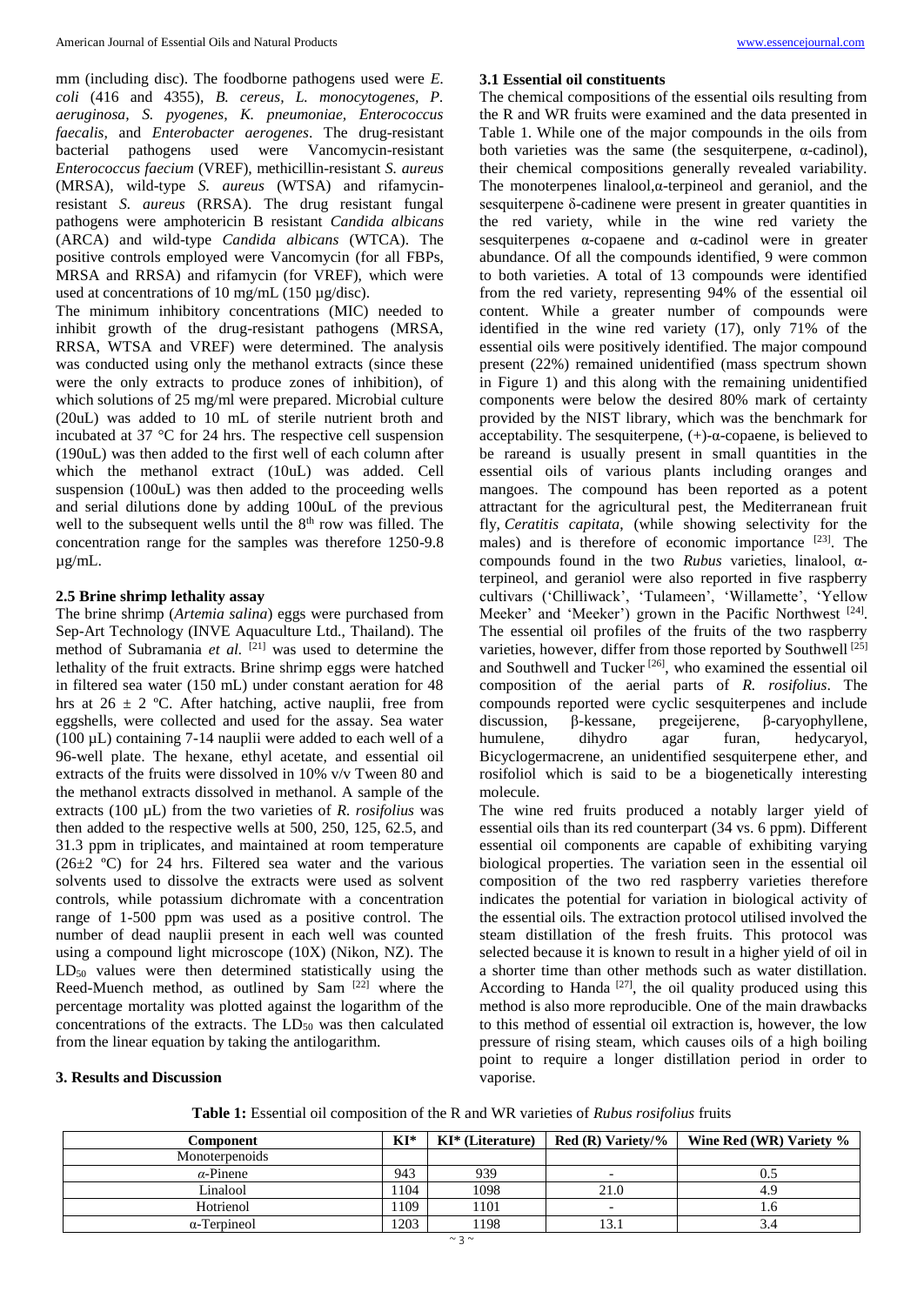| Geraniol                                                                    | 1256 | 1249           | 3.5                      | 0.6                      |
|-----------------------------------------------------------------------------|------|----------------|--------------------------|--------------------------|
| Sesquiterpenoids                                                            |      |                |                          |                          |
| $\alpha$ -Cubebene                                                          | 1358 | 1351           | 3.0                      | 2.3                      |
| $\alpha$ -Copaene                                                           | 1378 | 1374           | 6.6                      | 9.2                      |
| Ylangene                                                                    | 1393 | 1382           | $\overline{\phantom{a}}$ | 1.0                      |
| <b>B-Cubebene</b>                                                           | 1401 | 1388           | $\overline{\phantom{a}}$ | 0.4                      |
| $\beta$ -Gurjunene                                                          | 1427 | 1431           | $\overline{5.8}$         | $\overline{\phantom{a}}$ |
| $\gamma$ -Elemene                                                           | 1430 | 1436           | $\overline{a}$           | 6.8                      |
| $\alpha$ -Muurolene                                                         | 1495 | 1500           | $\overline{a}$           | 1.1                      |
| δ-Cadinene                                                                  | 1526 | 1523           | 7.1                      | 6.6                      |
| Calamenene                                                                  | 1531 | 1528           | $\overline{\phantom{0}}$ | 3.6                      |
| β-Calacorene                                                                | 1572 | 1564           | 9.8                      | 8.9                      |
| $\alpha$ -Cadinol                                                           | 1660 | 1652           | 10.6                     | 17.0                     |
| 14-Hydroxy-4,5-dihydro- β-caryophyllene                                     | 1706 | 1706           | 2.4                      | 2.4                      |
| Others                                                                      |      |                |                          |                          |
| Thymol methyl ether                                                         | 1240 | 1232           | $\overline{\phantom{a}}$ | 0.2                      |
| 2-Undecanone                                                                | 1293 | 1294           | 5.0                      | $\blacksquare$           |
| 2-[(2-butylcyclopropyl) methyl]- methyl ester,<br>cyclopropanenonanoic acid | 2202 | 2203           | 4.3                      |                          |
| 2-(9-octadecenyloxy)ethanol (Z)                                             | 2329 | 2336           | 1.6                      | $\overline{\phantom{a}}$ |
| Unidentified <sup>#</sup>                                                   | 1674 | $\overline{a}$ |                          | 22.0                     |
| Components, %                                                               |      |                | 94                       | 93                       |
| Total Monoterpenoids (%)                                                    |      |                | 37.6                     | 11.0                     |
| Total Sesquiterpenoids (%)                                                  |      |                | 45.3                     | 59.3                     |
| Oil yield (mg/kg FW)                                                        |      |                | $6.0 \pm 0.00$           | $34.0 \pm 0.01$          |

\*KI: Kovats Retention Index

(-): not detected

**‡** : Mass spectrum shown in Figure 1



**Fig 1:** Mass spectrum of an unidentified compound in the essential oil of the Wine Red *Rubus rosifolius* plant variety

## **3.2 Antimicrobial Activity**

Extracts from various *Rubus* species have exhibited potent antimicrobial activity against both food borne and drugresistant pathogens  $^{[28, 29]}$ . Lower respiratory infections and diarrhoeal diseases, which are among the 10 main causes of death worldwide, contribute respectively to 5.5% and 2.7% of total deaths [9]. Given the role microbial agents play in these diseased states, research focused on developing antimicrobial agents is critical. The solvent and essential oil extracts of the red and wine red fruits were therefore examined for their antimicrobial properties against foodborne and drug-resistant bacteria, and the results are outlined in Table 2. The methanol extracts, which were the only ones that demonstrated antimicrobial activity, were effective only against MRSA

(with  $R_{MeOH}$  displaying greater activity) and RRSA (with R<sub>MeOH</sub> demonstrating weak activity). The activities of these extracts against WTSA are lower than those reported by Bobinaitė *et al.* <sup>[30]</sup> where a 1% solution of an 80% methanol extract of three raspberry cultivars yielded zones of inhibition of 9, 10.5, and 14.5 mm for the black raspberry cultivar 'Bristol', and the two red raspberry cultivars 'Benefis' and 'Novokitaevskaja', respectively. The zone of inhibition of 9 mm was comparable to our findings for WR  $_{\text{MeOH}}$  against WTSA.

The minimal inhibitory concentration of the methanol extracts against the MRSA pathogen was found to be 1.25 mg/ml for both plant varieties. This high minimum concentration however renders the inhibitory action of the extract weak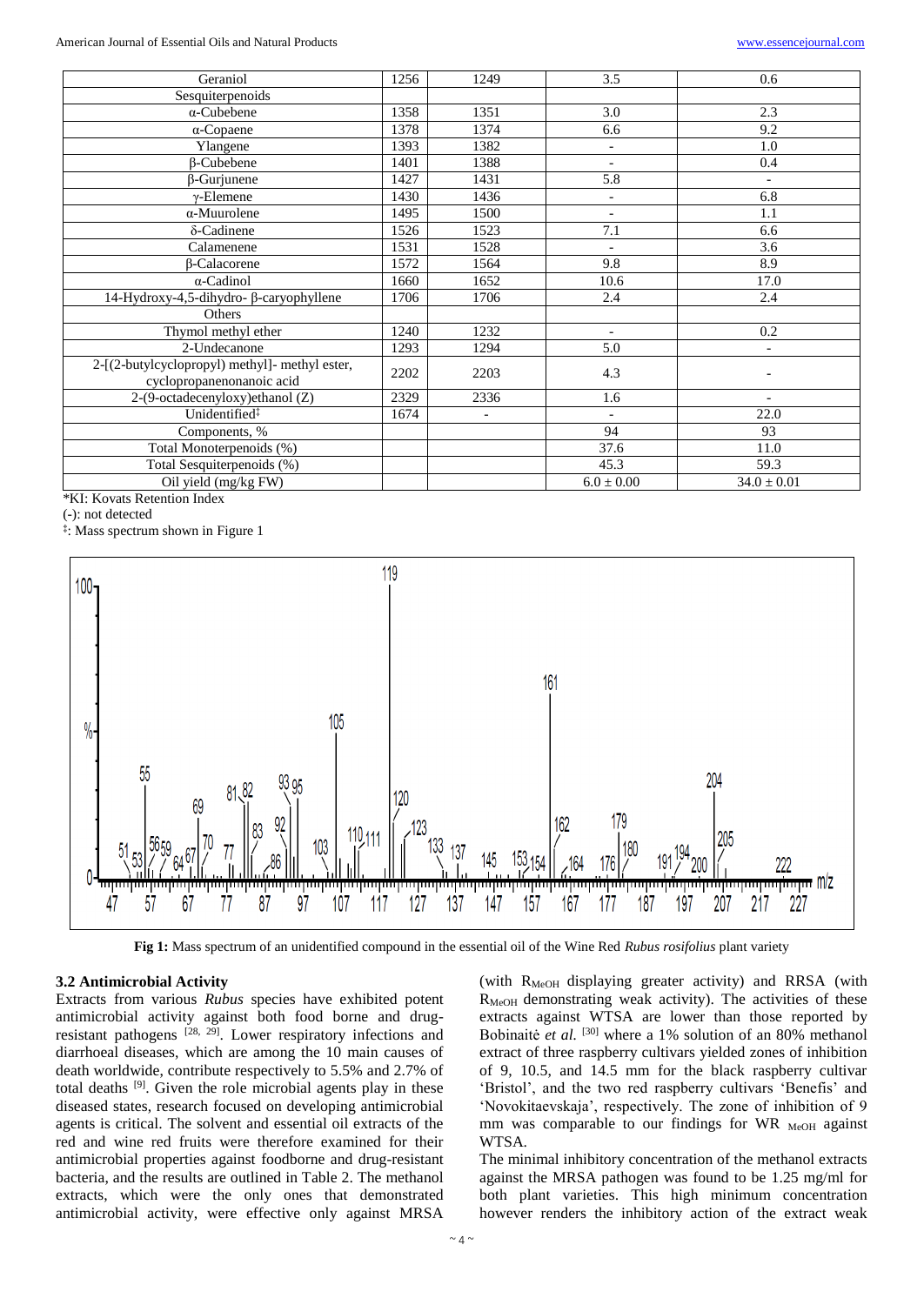since potent activity of an extract is usually  $\leq 100 \text{ ug/mL}$ , with that of a pure compound being  $< 10 \mu g/mL$  [31].

Consistent with the results observed in our analysis of antimicrobial activity against drug-resistant pathogens, only the methanol extracts demonstrated activity against the microbial pathogens tested (Table 2). Also, although essential oils have been reported to possess antibacterial properties <sup>[3]</sup>, no activity was exhibited by the oils from the *Rubus rosifolius* fruit varieties against the organisms tested. It is important to note that since the diffusivity of the compounds is able to impact the antimicrobial effect they confer using this assay, a difference in the rate of diffusion of the compounds in the different extracts could be an influencing factor for the different activities noted.

The activities against food-borne pathogens were very similar for the methanol extracts from the two varieties; however, in almost every instance, the wine red (WR) variety exhibited slightly higher activities. The greatest activity was observed against the *E coli* and *E aerogenes* strains (both Gramnegative). Both extracts were more effective against *E. coli* 416 compared to *E. coli 4355*. This difference in activity of the extracts against the two strains of *E. coli* is not surprising, since it has been reported that the activity of extracts varies among strains  $^{[32]}$ . The activities of  $R_{MeOH}$  and WR MeOH against *E faecalis*was lower than the range reported by Bobinaitė *et al.* <sup>[30]</sup>; that is, 9.0-11.5 mm using a 1% solution under similar experimental conditions. No activity was observed for the fruit extracts against *P aeruginosa* or *K pneumonia*. It has been reported that the aqueous extract of the leaves of *R rosifolius* inhibited the growth of *S. aureus* and that the ethanol extract was effective against *P. aeruginosa* and *E. coli,* where a lethal effect was observed 2 days after inoculation [33, 34]. While these results support our findings with respect to *E. coli*, the same is not true for *P. aeruginosa.*

The antimicrobial activity of the methanol extracts may be due to the presence of tannins. The presence of these compounds in the methanol extracts was previously reported in our research group by Campbell *et al.* [35]. Two mechanisms through which tannins are believed to impart their antimicrobial effects are deprivation of substrates needed to sustain microbial growth and inhibition of extracellular microbial enzymes. These effects can be achieved through its astringent character, which can induce complexation of substrates and enzymes<sup>[36]</sup>.

It has been postulated that there is a correlation between Gram reactivity and antimicrobial activity. According to Puupponen-Pimiä *et al.* <sup>[32]</sup>, berry extracts are more effective against Gram-positive than Gram-negative bacteria. In this case however, no Gram selectivity was observed. Instead, slightly higher values were obtained against the Gramnegative microbes. This finding has been supported by Cavanagh et al.<sup>[28]</sup>.

The assessed foodborne pathogens are of great concern within the food industry. Due to the degree of harm that can result from the ingestion of food contaminated with these species, the need for safe and effective preservation systems in formulations is of paramount importance to manufacturers. On the other hand, the MRSA pathogen is quite problematic and is considered the most prevalent and important antimicrobial-resistant pathogen, causing serious nosocomial and community-acquired infections. A limitation of treatment options for infections resulting from this pathogen results in an increase in morbidity and mortality  $[37]$ . Research on the effect of natural products against MRSA could possibly lead

to a breakthrough in the discovery of potential treatment options.

**Table 2:** Antimicrobial activity for R<sub>MeOH</sub> and WR <sub>MeOH</sub> extracts against drug-resistant and foodborne pathogens

| <b>Pathogens</b>         |                         |        | Zone of Inhibition (mm) |  |  |
|--------------------------|-------------------------|--------|-------------------------|--|--|
| Drug-resistant           |                         | Red(R) | Wine Red (WR)           |  |  |
|                          | <b>MRSA</b>             |        | 11.0                    |  |  |
| <b>RRSA</b>              |                         | 8.0    | 10.0                    |  |  |
| WTSA                     |                         | 8.0    | 9.0                     |  |  |
| <b>VREF</b>              |                         | 8.0    | 9.0                     |  |  |
|                          | <b>WTCA</b>             |        |                         |  |  |
| <b>ARCA</b>              |                         |        |                         |  |  |
| Foodborne                | Gram<br><b>Reaction</b> |        |                         |  |  |
| E. coli 4355             |                         | 9.0    | 10.0                    |  |  |
| E. coli 416              |                         | 10.0   | 13.0                    |  |  |
| E. aerogenes             |                         | 10.0   | 11.0                    |  |  |
| P. aeruginosa            |                         |        |                         |  |  |
| K. pneumoniae            |                         |        |                         |  |  |
| B. cereus                | $^{+}$                  |        | 8.0                     |  |  |
| L.<br>monocytogenes      | $^{+}$                  | 8.0    | 9.0                     |  |  |
| S. pyogenes              | $^{+}$                  | 7.0    | 8.0                     |  |  |
| E. faecalis              | $^{+}$                  | 7.0    | 7.0                     |  |  |
| <b>Positive Controls</b> |                         |        |                         |  |  |
| Vancomycin               |                         |        | 20                      |  |  |
| Rifamycin                |                         | 15     |                         |  |  |

Extracts analysed at 750 µg/disc and controls at 150 µg/disc (-): No activity observed

Zones of inhibition include the diameter of the disc Strong activity (Susceptible organisms): zone > 14 mm Intermediate: zone = 12-14 mm Weakly active: zone  $= 10-12$  mm No activity (Resistant organisms): zone  $< 10$  mm  $^{[38]}$ 

#### **3.3 Lethality assay**

The brine shrimp lethality assay examines the ability of a test sample to kill laboratory-cultured *Artemianauplii* from the brine shrimp (*Artemiasalina*). It is a useful tool which assesses the preliminary toxicity of the tested materials. Along with being rapid and inexpensive, another critical criterion satisfied by the assay is the small amount of test sample (2-20 mg or less) required to conduct the assay. The concentration of a substance needed to kill 50% of the population of brine shrimp  $(LD_{50})$  was determined for the plant extracts and essential oils from *R. rosifolius*. The results are outlined in Table 3.

For the fruit extracts, the percentage of solvents used in the assay was of paramount importance. Since the sole basis on which the activity of the extracts was determined was the number of dead or live nauplii present at the end of the test period, it was critical that the solvent did not impart any toxicity to the cells. The brine shrimp larvae are tolerant of up to 11% of dimethylformamide (DMF), dimethyl sulfoxide (DMSO), ethanol, and methanol. Surfactants can also be used as solubilising aids for plant materials that are difficult to dissolve. It was reported that *Artemia* larvae can survive for at least 24 hrs in media containing Tween 80 (polyoxyethylene sorbitan) at concentrations of  $50,000$  ppm  $^{[22]}$ . The solvents used for the analysis were methanol (for the methanol extract) and a 10% v/v Tween 80 solution for the ethyl acetate, hexane, and essential oil samples. Initially high concentrations of the extracts were prepared so that only an extremely small quantity had to be delivered to the wells to achieve the desired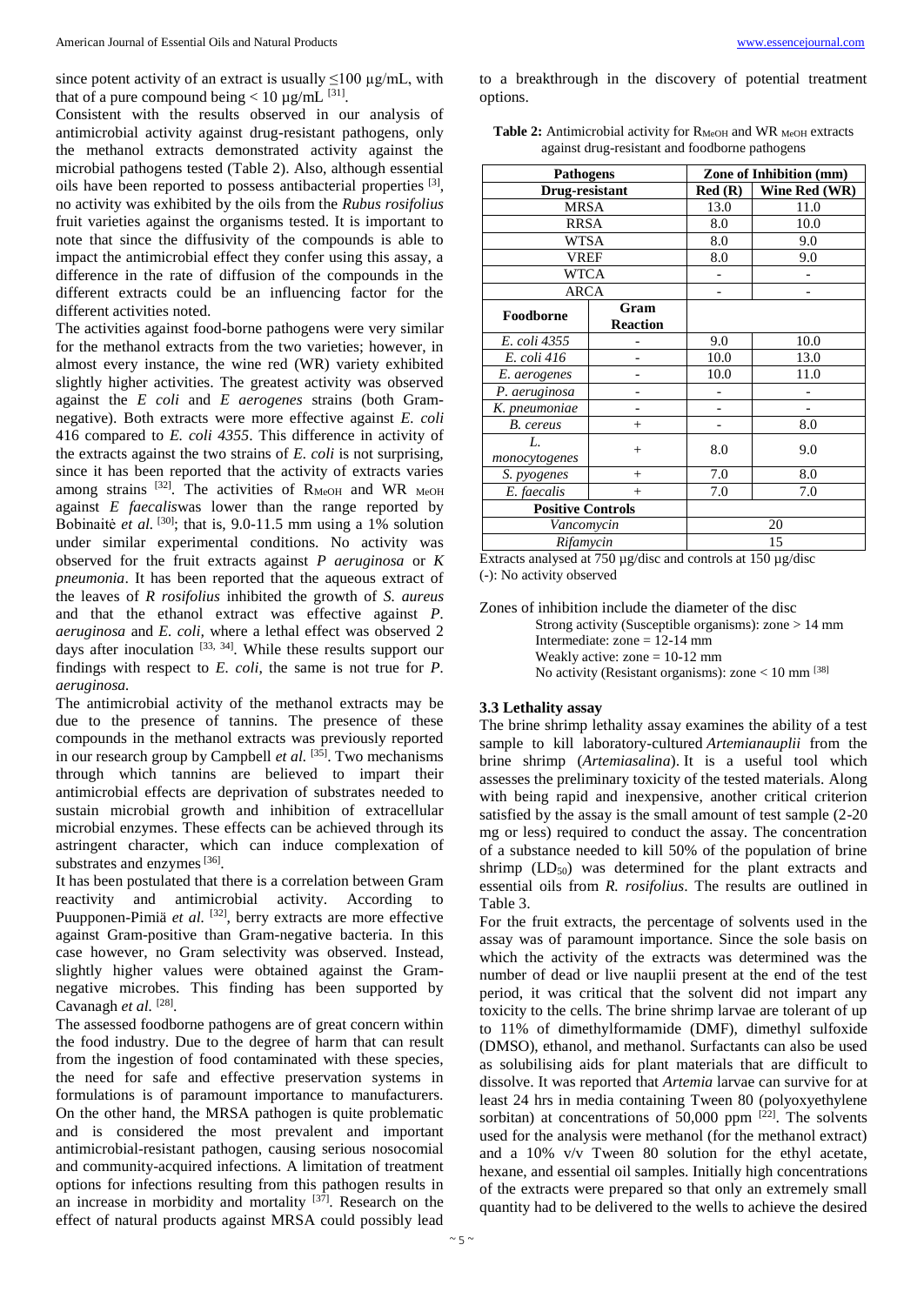concentrations. This way, the volume of solvent transferred was minimal, not exceeding 2% in the total well content. The Reed-Muench method was used to determine the lethality of the test samples. The method is convenient for this assay since the assumption is made that an animal that survived a given dose of a sample would also survive any lower dose; and conversely, an animal that died after being exposed to a certain dose would also die at any other higher dose [22]. All nauplii were alive at the end of the assay for the solvent controls. The extracts were considered to be of minimal lethality if the  $LD_{50}$  was greater than 500 ppm. This was the case for the  $R_{MeOH}$ , WR <sub>MeOH</sub>, and WR  $_{EtOAc}$ , with  $R_{EtOAc}$ having only weak activity.

Crude extracts resulting in  $LC_{50}$  values less than 250  $\mu$ g/ml were considered significantly active and therefore the hexane extracts demonstrated significant lethality towards the brine shrimp larvae (LD<sub>50</sub> 177 and 250  $\mu$ g/mL), with WR  $_{\text{Hex}}$ producing the greater activity <sup>[39]</sup>. The hexane, ethyl acetate, and methanol extracts of the fruits of *R. rosifolius* were analysed against several cancer cell lines by our research group (not reported here) and it was found that the hexane and ethyl acetate extracts exhibited minimal activity (against the gastric cancer cell line) while the methanol extract was found to be inactive at 250  $\mu$ g/mL <sup>[40]</sup>. Additionally, the three mentioned solvent extracts of the two *R. rosifolius* varieties were also assessed previously for their chemo preventive properties against cytochromes P450 (CYP) enzymes and it was found that the methanol extract from the R variety (99.2% inhibition) and the hexane and ethyl acetate extracts from the WR variety (81.1 and 82.0% inhibition, respectively) were most effective <sup>[35]</sup>. These findings do not support claims of any strong correlation between the brine shrimp lethality of the extracts and their chemo preventive effects; however, some similarity exists between the former and the anticancer effects reported.

In this study, the essential oils produced even greater lethality than the hexane extracts, with  $LD_{50}$  values of 63 and 48  $\mu$ g/mL for R<sub>Hex</sub> and WR <sub>Hex</sub>, respectively. This activity, compared to the activity of the positive control (potassium dichromate), with an  $LD_{50}$  value of 23, is promising. The components of the essential oils are outlined in Table 1. Some of the major components of the oils were α-cadinol, linalool and α-terpineol which have also been reported as major compounds in plant extracts for which similar brine shrimp lethality has been reported  $[41-43]$ . It is important to note that although the findings of the brine shrimp lethality assay are reproducible, a probable source of error is in the decision whether a nau plus is actually dead or is simply immobilised at the time the results are gathered [22].

| <b>Table 3:</b> LD <sub>50</sub> of extracts of the R and WR <i>Rubus</i> fruits |  |  |  |
|----------------------------------------------------------------------------------|--|--|--|
|----------------------------------------------------------------------------------|--|--|--|

|                         | $LD_{50}$ (µg/mL) |               |  |
|-------------------------|-------------------|---------------|--|
| Sample/Extracts         | Red(R)            | Wine Red (WR) |  |
| Hexane                  | 250               | 177           |  |
| Ethyl acetate           | 498               | >500          |  |
| Methanol                | >500              | >500          |  |
| <b>Essential Oil</b>    | 63                |               |  |
| <b>Positive control</b> |                   |               |  |
| Potassium dichromate    | 23                |               |  |

#### **4. Conclusion**

The biological activity of phytochemicals determines their possible uses which can include their incorporation into food productsand/or pharmaceuticals. The two varieties of *R. rosifolius* explored differed on several bases in their essential

oil compositions but displayed similar antimicrobial activity against drug resistant and selected food-borne pathogens as it relates to their methanol extracts. Greatest inhibition resulted against MRSA and *E. coli* 416. The hexane extracts and essential oils reported the most potent lethality towards the brine shrimp nauplii while the methanol extract was inactive. Comparison of these results to previously reported chemo preventive effects of the *R. rosifolius* solvent extracts are inconclusive in terms of whether an association exists between the aforementioned and brine shrimp lethality. Studies have however showed that common cancer therapies, when combined with dietary compounds, may exert enhanced anti-tumour activity which can occur through synergic action or by decreasing the systemic toxicity, thereby allowing lower doses of cancer treatments to be used [44-45]. This is therefore another promising area of research that can be explored using the active plant extracts.

#### **Acknowledgements**

The authors are grateful for the research guidance provided by the late Prof. William Aalsbersberg of the University of the South Pacific, Fiji. We also express gratitude to Dr. Camille Bowen-Forbes from The University of the West Indies, Mona Campus, for her comments on the manuscript. Special thanks to the Education, Audio visual and Culture Executive Agency (EACEA) of the European Union for offering a Caribbean-Pacific Island Mobility Scheme (CARPIMS) scholarship to Dr. T Rambaran which enabled her to conduct aspects of this research at the University of the South Pacific, Fiji.

# **5. References**

- 1. Barra A. Factors affecting chemical variability of essential oils: a review of recent developments, Natural product communications. 2009; 4(8):1147-54.
- 2. Stanojević L, Stankovic M, Cakic M, Nikolic V, Nikolic L, Ilic D *et al.* The effect of hydrodisitillation techniques on yield, kinetics, composition and antimicrobial activity of essential oils from flowers of *Lavandula officinalis* L Hemijska Industrija. 2011; 65:455-463.
- 3. Edris AE. Pharmaceutical and therapeutic potentials of essential oils and their individual volatile constituents: a review Phytotherapy Research. 2007; 21(4):308-23.
- 4. Maruzzella JC, Balter J, Katz A. The action of perfumeoil flavours on fungi, American perfumer and aromatics. 1957; 74:21-22
- 5. Nychas GJE. Natural antimicrobials from plants, In New Methods of Food Preservation, 1st ed; Gould, G.W, Ed. London: Blackie academic & professional, 1995, 58-89.
- 6. Delaquis PJ, Stanich K, Girard B, Mazza G. Antimicrobial activity of individual and mixed fractions of dill, cilantro, coriander and eucalyptus essential oils, International journal of food microbiology. 2002; 74(1- 2):101-9.
- 7. Dorman HJ, Deans SG. Antimicrobial agents from plants: antibacterial activity of plant volatile oils, Journal of applied microbiology. 2000; 88(2):308-16.
- 8. Rauha JP, Remes S, Heinonen M, Hopia A, Kahkonen M, Kujala T *et al.* Antimicrobial effects of Finnish plant extracts containing flavonoids and other phenolic compounds, International journal of food microbiology. 2000; 56(1):3-12.
- 9. WHO. World Health Organization: Estimating the burden of foodborne diseases. https://www.who.int/activities/estimating-the-burden-offoodborne-diseases, (Accessed Nov. 2019).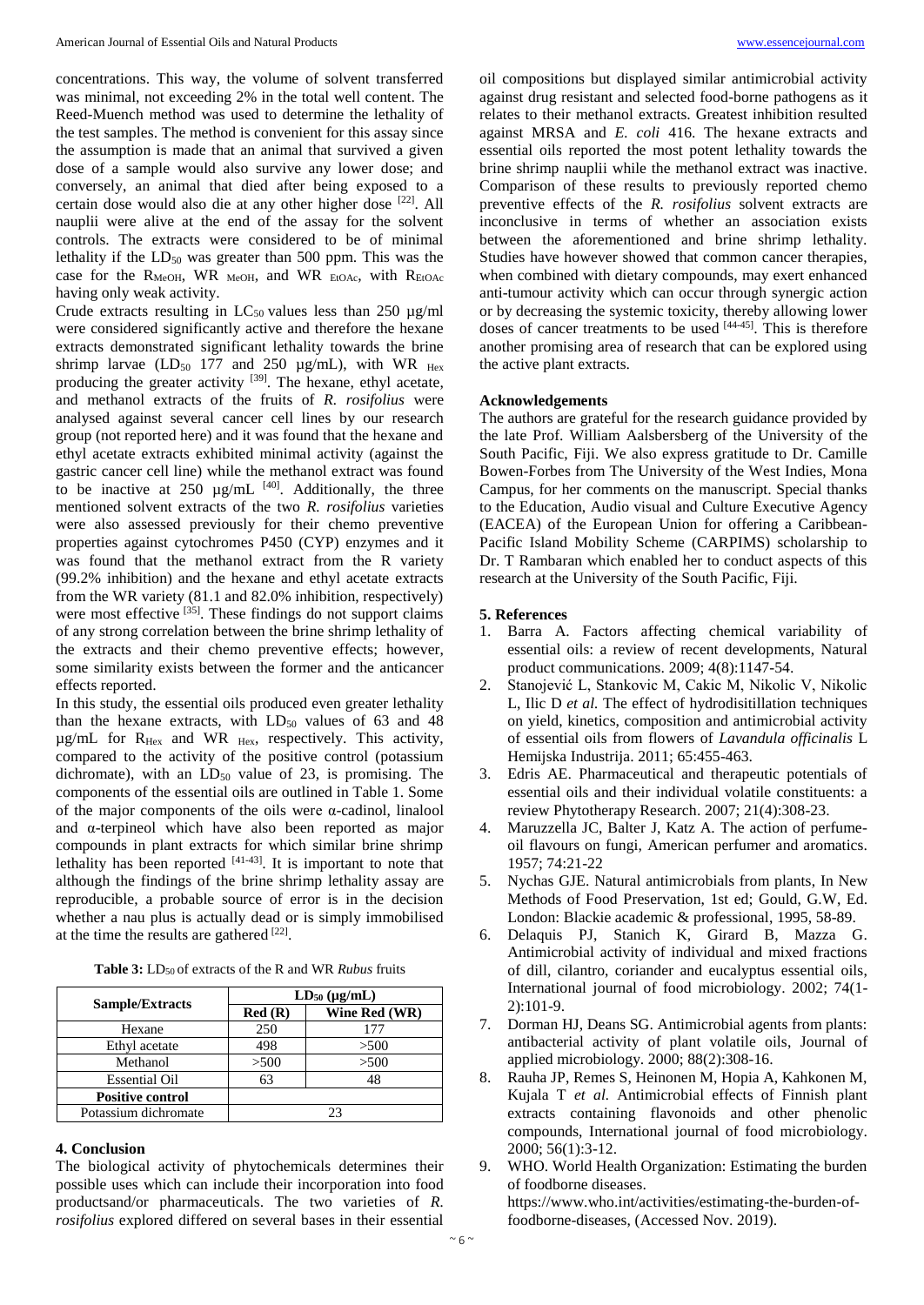- 10. Brown CM. Select destinations: The Americas and the Caribbean. In Yellow Book, Centres for Disease Control and Prevention, Atlanta, GA, 2013, 75.
- 11. WTTC. World Travel & Tourism Council. Travel & tourism economic impact 2015 Jamaica. http://www.caribbeanhotelandtourism.com/wpcontent/uploads/data\_center/destinations/Jamaica-WTTC-EconomicImpact2015.pdf, (Accessed 2019).
- 12. Hidron AI, Edwards JR, Patel J, Horan TC, Sievert DM, Pollock DA *et al.* NHSN Annual update: antimicrobialresistant pathogens associated with healthcare-associated infections: annual summary of data reported to the National Healthcare Safety Network at the Centers for Disease Control and Prevention, 2006-2007, Infection control and hospital epidemiology. 2008; 29(11):996- 1011.
- 13. Cardellina JH FR, Gamble WR, Westergaard C, Boswell J, Munro MHG, Currens M *et al.* Evolving strategies for the selection, DE replication and prioritization of antitumour and HIV-Inhibitory natural products extracts. In Bioassaay methods in natural product research and development, Bohlin L, Bruhn J, Ed. Dordrecht: Kluwer Academic Publishers., 1999, 25-36.
- 14. Sarah QS, Anny FC, Mir M. Brine shrimp lethality assay, Bangladesh Journal of pharmacology. 2017; 12(2):186- 189.
- 15. Ogugu SE KA, James BI, Paul DK. Assessment of cytotoxic effects of methanol extract of *Calliandra portoricensis* using brine shrimp (*Artemia salina*) lethality bioassay Glob, Journal of bioscience and biotechnology. 2012; 2:257-260.
- 16. McLaughlin JL, Rogers LL, Anderson JE. The use of biological assays to evaluate botanicals, drug information journal. 1998; 32(2):513-524.
- 17. Hamidi M, Jovanova B, Panovska T. Toxicоlogical evaluation of the plant products using Brine Shrimp (*Artemia salina* L) model.Makedonsko Farmacevtski Bilte. 2014; 60(1):9-18.
- 18. Adams R. Identification of essential oil components by gas chromatography/quadrupole mass spectroscopy Carol Stream. 2005; 16:65-120.
- 19. Said-Al Ahl HH, Hussein MS, Tkachenko KG, Nkomo M, Mudau F. Essential oil composition of *Artemisia vulgaris* grown in Egypt, International journal of pharmacy and pharmaceutical sciences. 2016; 1302(2.07):1.7030.
- 20. Pirzadah TB, Malik B, Tahir I, Rehman R. Metabolite profiling of tartary buckwheat-An underutilized neutraceutical crop of Kashmir Himalaya, Journal of Phytology. 2016, 49-54
- 21. Subramani R, Kumar R, Prasad P, Aalbersberg W, Retheesh ST. Cytotoxic and antibacterial substances against multi-drug resistant pathogens from marine sponge symbiotic: Citrinin, a secondary metabolite of *Penicillium* sp, Asian pacific journal of tropical biomedicine. 2013; 3(4):291-6.
- 22. Sam TW. Toxicity testing using the brine shrimp: *Artemia salina*, In Bioactive natural products: detection, isolation and structural determination, Colegate S, Molyneux RJ, Ed. Boca Raton FL: CRC Press, 1993, 442-452.
- 23. Nishida R, Shelly T, Whittier T, Kaneshiro K. α-Copaene a potential rendezvous cue for the Mediterranean fruit fly, *Ceratitis Capitata*? Journal of chemical ecology. 2000; 26:87-100.
- 24. Malowicki SM, Martin R, Qian MC. Volatile composition in raspberry cultivars grown in the Pacific Northwest determined by stir bar sorptive extraction-gas chromatography-mass spectrometry, Journal of agricultural and food chemistry. 2008; 56(11):4128-33.
- 25. Southwell I. The constituents of *Rubus rosifolius*. The structure of rosifoliol, a biogenetically significant sesquiterpenoid, Australian journal of chemistry. 1978; 31:2527-2538.
- 26. Southwell I, Tucker D. Isokessane and β-kessane from *Rubus rosifolius* Sm, Journal of essential oil research. 1996; 8:143-148.
- 27. Handa SS. An overview of extraction technologies for medicinal and aromatic plants, In extraction technologies for medicinal and aromatic plants, Handa S.S.K, S Longo G, Rakesh D, Eds; Ed. Italy: United Nations industrial development organization and the international centre for science and high technology, 2008, 36-42.
- 28. Cavanagh HM, Hipwell M, Wilkinson JM. Antibacterial activity of berry fruits used for culinary purposes, Journal of medicinal food. 2003; 6(1):57-61.
- 29. Miyasaki Y, Rabenstein JD, Rhea J, Crouch ML, Mocek UM, Kittell PE *et al.* Isolation and characterization of antimicrobial compounds in plant extracts against multidrug-resistant *Acinetobacter baumannii* PloS One. 2013; 8(4):e61594
- 30. Bobinaitė R, Viskelis P, Sarkinas A, Venskutonis R. Phytochemical composition antioxidant and antimicrobial properties of raspberry fruit, pulp, and marc extracts, CyTA - Journal of food. 2013, 11.
- 31. Kuete V. Potential of Cameroonian plants and derived products against microbial infections: a review Planta Medica. 2010; 76(14):1479-1491.
- 32. Puupponen-Pimia R, Nohynek L, Meier C, Kahkonen M, Heinonen M, Hopia A *et al.* Antimicrobial properties of phenolic compounds from berries, Journal of applied microbiology. 2001; 90(4):494-507.
- 33. Mauro C, Cardoso CMZ, Shultze C, Yamamichi E, Lopes P, Marcondes EMC. Estudo botânico, fitoquímico e avaliação da atividade antimicrobiana de *Rubus rosaefolius* Rev Bras Farmacogn. 2002; 12:23-25.
- 34. Ostrosky EA, Marcondes EM, Nishikawa Sde O, Lopes PS, Varca GH, Pinto Tde J *et al. Rubus rosaefolius* extract as a natural preservative candidate in topical formulations AAPS Pharm Sci Tech. 2011; 12(2):732-7.
- 35. Campbell TF, McKenzie J, Murray J, Delgoda R, Bowen-Forbes CS. *Rubus rosifolius* varieties as antioxidant and potential chemo preventive agents, Journal of functional foods. 2017; 37:49-57.
- 36. Scalbert A. Antimicrobial properties of tannins Phytochemistry 1991; 30(12):3875-3883.
- 37. Jernigan J, Kallen A. HAI elimination Methicillin-Resistant *Staphylococcus aureus* (MRSA) infections activity C: ELC Prevention Collaboratives Centres for Disease Control and Prevention. http://www.cdc.gov/hai/pdfs/toolkits/MRSA\_toolkit\_whit e\_020910\_v2.pdf.
- 38. Facey PC, Pascoe KO, Porter RB, Jones AD. Investigation of plants used in Jamaican folk medicine for anti-bacterial activity, The Journal of pharmacy and pharmacology. 1999; 51(12):1455-60.
- 39. Rieser MJ, Gu ZM, Fang XP, Zeng L, Wood KV, McLaughlin JL. Five novel mono-tetrahydrofuran ring acetogenins from the seeds of *Annona muricata,* Journal of natural products. 1996; 59(2):100-8